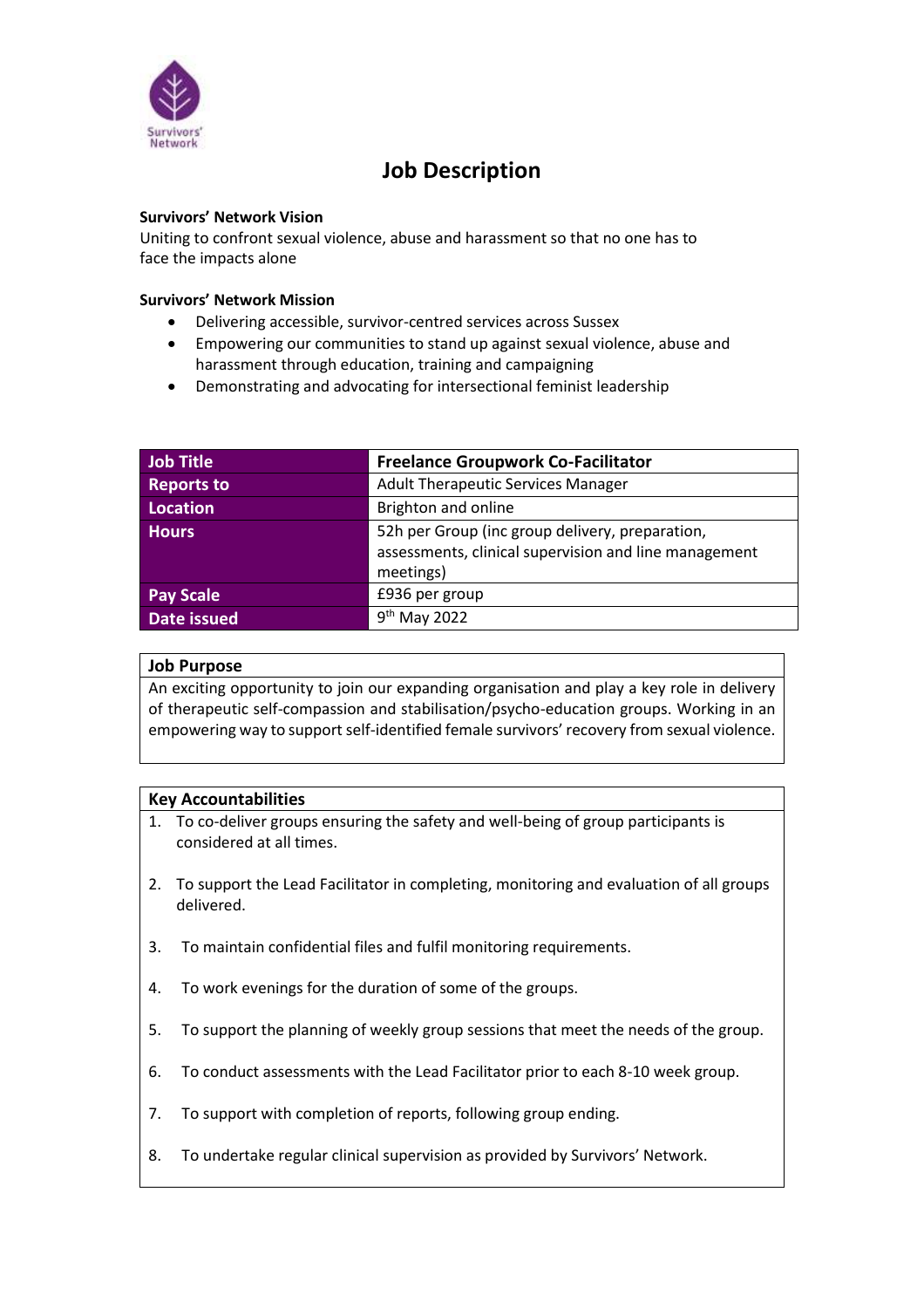

- 9. To attend line management with the Adult Therapeutic Services Manager.
- 10. To support, promote and work in accordance with Survivors' Network's aims and objectives.
- 11. To uphold safeguarding and child protection protocol.
- 12. To work within the profile and identity of Survivors' Network's according to the organisations policies, guidelines and management structures.
- 13. To uphold and carry out the duties of the post with due regard to Survivors' Network's equal opportunities and data protection policies.

**No job description can cover every issue which may arise within the post at various times and the post holder is expected to carry out other duties from time to time which are broadly consistent with those in this document.**

## **Key Working Relationships**

Lead Groupwork Facilitator, Adult Therapeutic Services Manager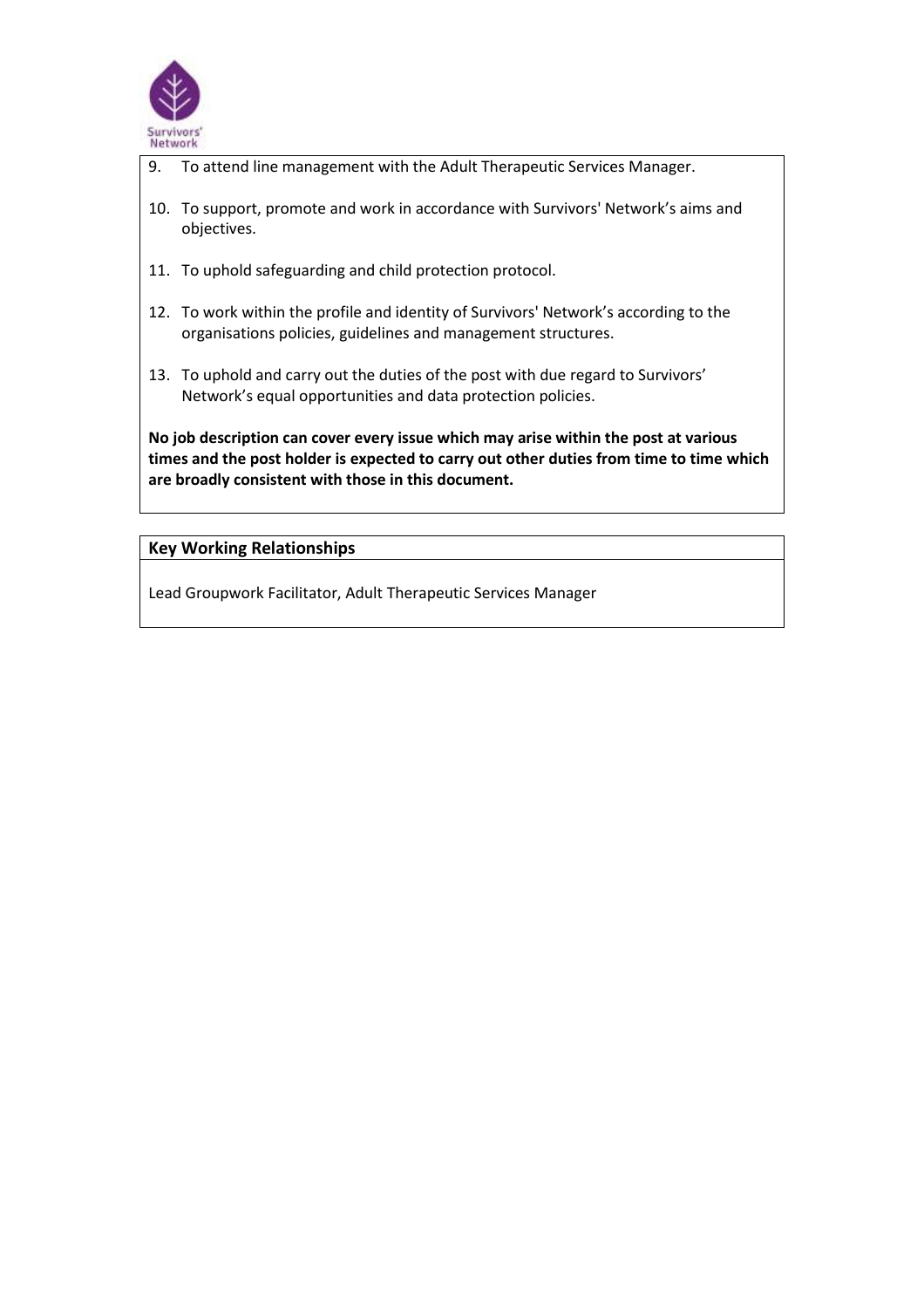

# **Person Specification**

| <b>Assessment Area</b>                      | <b>Criteria</b>                                                                                                             | Desirable (D)<br>/ Essential | <b>Method of</b><br><b>Assessment</b> |
|---------------------------------------------|-----------------------------------------------------------------------------------------------------------------------------|------------------------------|---------------------------------------|
|                                             |                                                                                                                             | (E)                          | (*A,I,T)                              |
| <b>Qualifications</b>                       | A recognised Diploma or Degree in<br>counselling/psychotherapy                                                              | E                            | A                                     |
|                                             | Qualification in therapeutic<br>groupwork                                                                                   | D                            | A                                     |
|                                             | Currently in clinical practice                                                                                              | E                            | A                                     |
|                                             | Accredited member of a recognised<br>governing body                                                                         | E                            | A                                     |
|                                             | Qualification in art-based<br>psychotherapy                                                                                 | D                            | A                                     |
| <b>Role Specific Skills</b><br>& Experience | An in-depth understanding of trauma,<br>intimate trauma and the management<br>of trauma symptoms                            | E                            | A, I                                  |
|                                             | Understanding of child development<br>theory and how CSA impacts the<br>infant child and latter experiences of<br>the adult | E                            | A, I                                  |
|                                             | Comprehensive understanding of the<br>complex physical, mental and<br>emotional impact of CSA and SV                        | E                            | A, I                                  |
|                                             | Understanding of the criminal justice<br>system as related to survivors of<br>sexual violence                               | E                            | A, I                                  |
|                                             | Understanding of pre-trial therapy<br>guidelines                                                                            | D                            | A, I                                  |
|                                             | Experience of working with LGBTQIA,<br>BME and people with additional<br>physical needs                                     | E                            | A, I                                  |
|                                             | Comprehensive knowledge of<br>safeguarding child and adult<br>protection procedures                                         | E.                           | A, I                                  |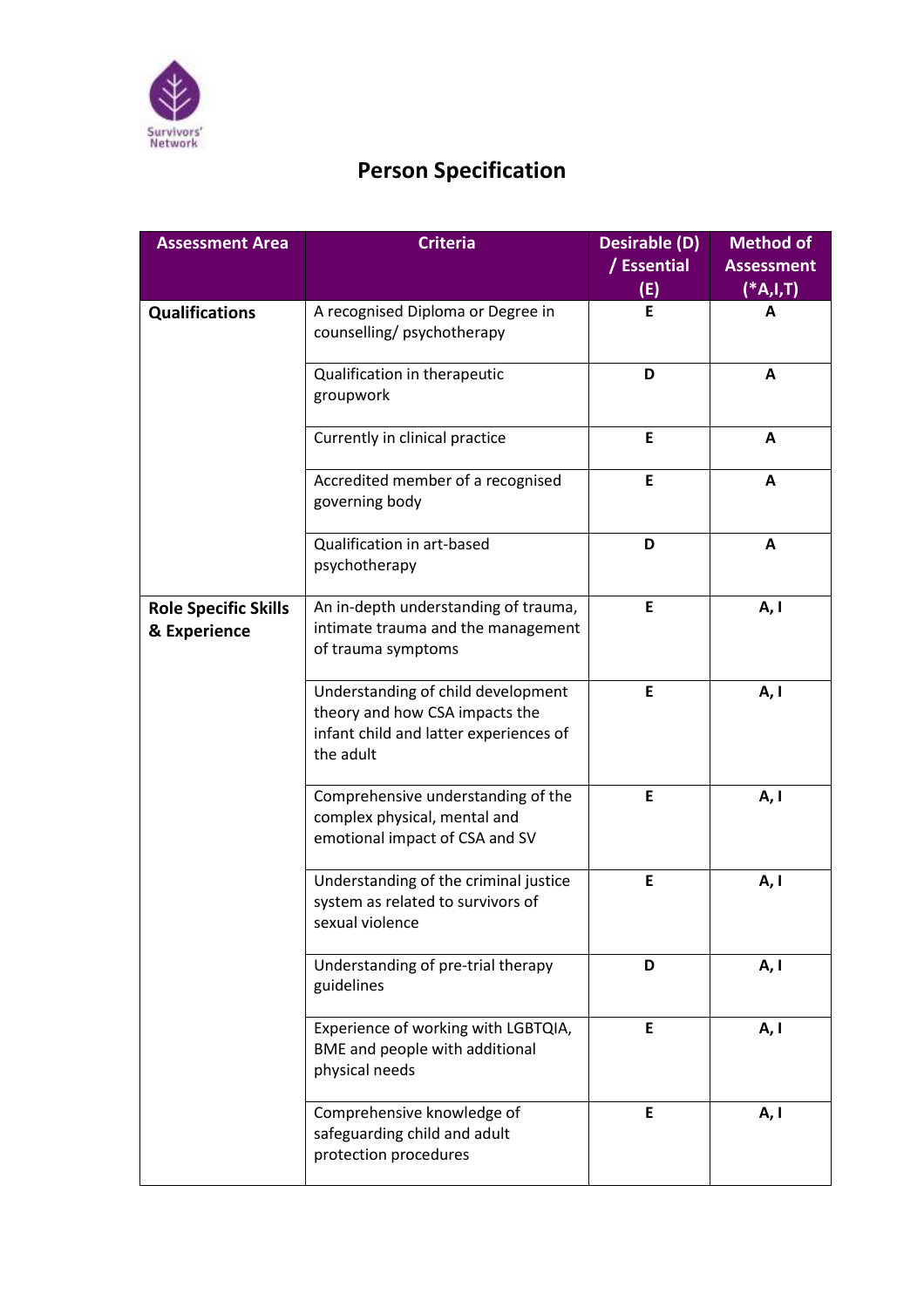

|                                                                | Understanding of ethical issues as<br>defined by BACP/UKCP/other relevant<br>accredited body                                                | E | A, I |
|----------------------------------------------------------------|---------------------------------------------------------------------------------------------------------------------------------------------|---|------|
|                                                                | Extensive experience, of facilitating<br>CSA/SV groups for self-identifying<br>women                                                        | E | A, I |
|                                                                | Extensive experience of providing<br>psycho-education on SV and CSA                                                                         | E | A, I |
|                                                                | A minimum of 350 hours post<br>qualifying counselling experience                                                                            | E | A, I |
|                                                                | Extensive experience of working<br>within a trauma informed approach<br>and working with sexual abuse/<br>violence                          | E | A, I |
|                                                                | Working within voluntary sector<br>agencies                                                                                                 | D | A, I |
|                                                                | Experience of delivering groups online                                                                                                      | D | A,I  |
|                                                                | Familiarity and comfort with using<br>video platforms and presentation<br>tools on these platforms                                          | E | A,l  |
| <b>General Skills and</b><br>Professional<br><b>Behaviours</b> | A commitment to improving the lives<br>and assisting in the recovery of<br>women who have experienced sexual<br>violence                    | E |      |
|                                                                | Committed to personal development<br>and having the ability to critically<br>assess own performance and engage<br>in reflective practice    | E | A, I |
|                                                                | Excellent written and oral<br>communication skills                                                                                          | E | A, I |
|                                                                | Self-motivated and focused on<br>delivering high quality services with<br>an ability to function effectively in<br>high-pressure situations | D | A, I |
|                                                                | Commitment to self-care and<br>maintaining appropriate professional<br>boundaries                                                           | E | A, I |
|                                                                | Ability to think creatively and show<br>initiative                                                                                          | D | A, I |
|                                                                | Commitment to<br>the vision, mission and values of<br>Survivors' Network                                                                    | E | A, I |